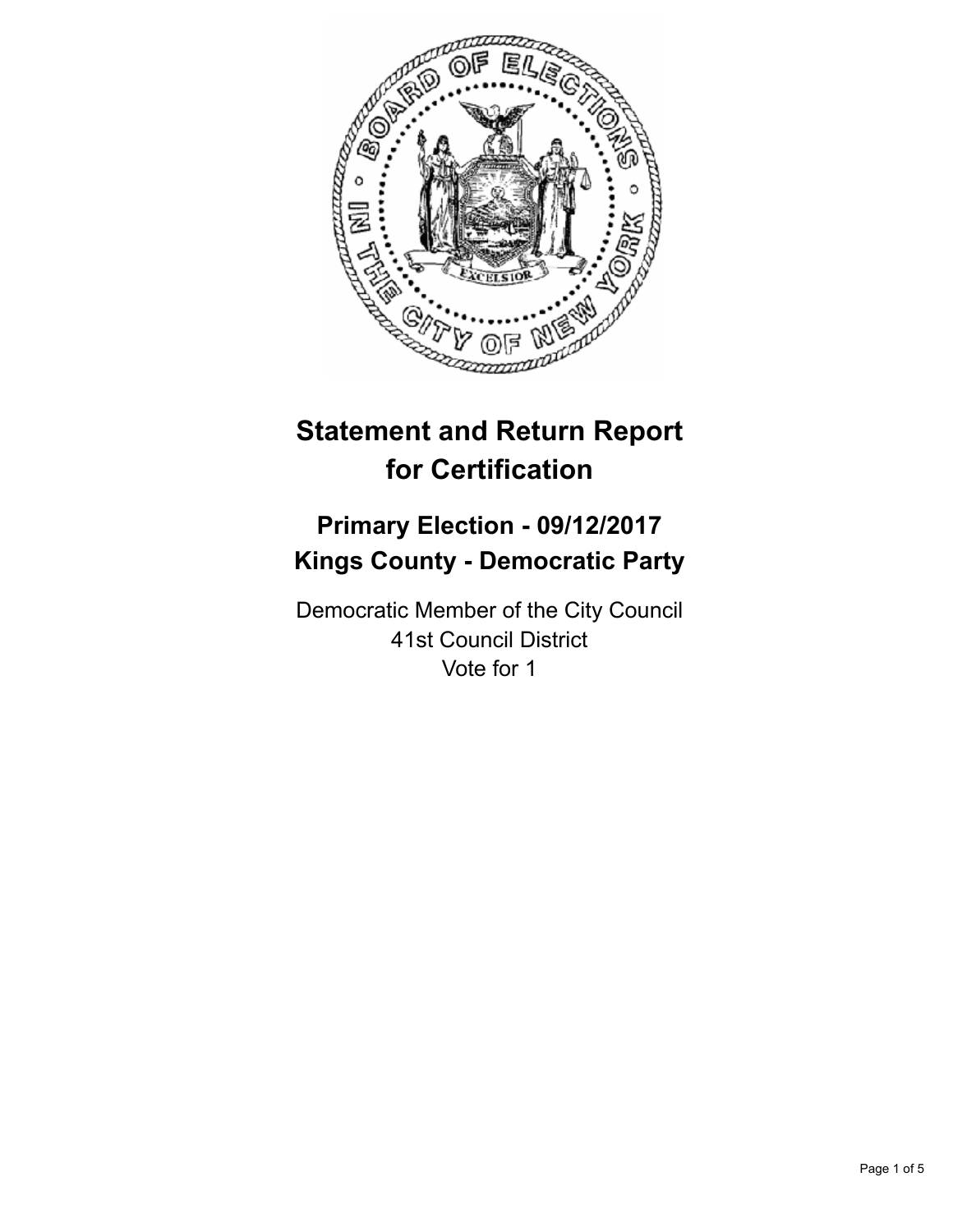

### **Assembly District 43**

| <b>PUBLIC COUNTER</b>                                    | 1,392        |
|----------------------------------------------------------|--------------|
| <b>MANUALLY COUNTED EMERGENCY</b>                        | 0            |
| <b>ABSENTEE / MILITARY</b>                               | 47           |
| <b>AFFIDAVIT</b>                                         | 12           |
| <b>Total Ballots</b>                                     | 1,451        |
| Less - Inapplicable Federal/Special Presidential Ballots | $\Omega$     |
| <b>Total Applicable Ballots</b>                          | 1,451        |
| <b>ROYSTON ANTOINE</b>                                   | 59           |
| <b>VICTOR JORDAN</b>                                     | 88           |
| <b>LEOPOLD COX</b>                                       | 36           |
| <b>HENRY L. BUTLER</b>                                   | 266          |
| DAVID R. MILLER                                          | 63           |
| <b>CORY PROVOST</b>                                      | 213          |
| ALICKA AMPRY-SAMUEL                                      | 367          |
| <b>MOREEN A. KING</b>                                    | 154          |
| <b>DEIDRE OLIVERA</b>                                    | 97           |
| BRIAN C. SMITH (WRITE-IN)                                | 1            |
| BRIAN CUNNINGHAM (WRITE-IN)                              | 3            |
| LAURIE CUMBO (WRITE-IN)                                  | 1            |
| UNATTRIBUTABLE WRITE-IN (WRITE-IN)                       | $\mathbf{1}$ |
| <b>Total Votes</b>                                       | 1,349        |
| Unrecorded                                               | 102          |
|                                                          |              |

### **Assembly District 54**

| <b>PUBLIC COUNTER</b>                                    | 8           |
|----------------------------------------------------------|-------------|
| MANUALLY COUNTED EMERGENCY                               | $\mathbf 0$ |
| ABSENTEE / MILITARY                                      | 0           |
| <b>AFFIDAVIT</b>                                         | 0           |
| <b>Total Ballots</b>                                     | 8           |
| Less - Inapplicable Federal/Special Presidential Ballots | 0           |
| <b>Total Applicable Ballots</b>                          | 8           |
| <b>ROYSTON ANTOINE</b>                                   | 0           |
| <b>VICTOR JORDAN</b>                                     | 0           |
| LEOPOLD COX                                              | 0           |
| <b>HENRY L. BUTLER</b>                                   | 2           |
| DAVID R. MILLER                                          | 2           |
| <b>CORY PROVOST</b>                                      | 1           |
| ALICKA AMPRY-SAMUEL                                      | 3           |
| MOREEN A. KING                                           | 0           |
| <b>DEIDRE OLIVERA</b>                                    | 0           |
| <b>Total Votes</b>                                       | 8           |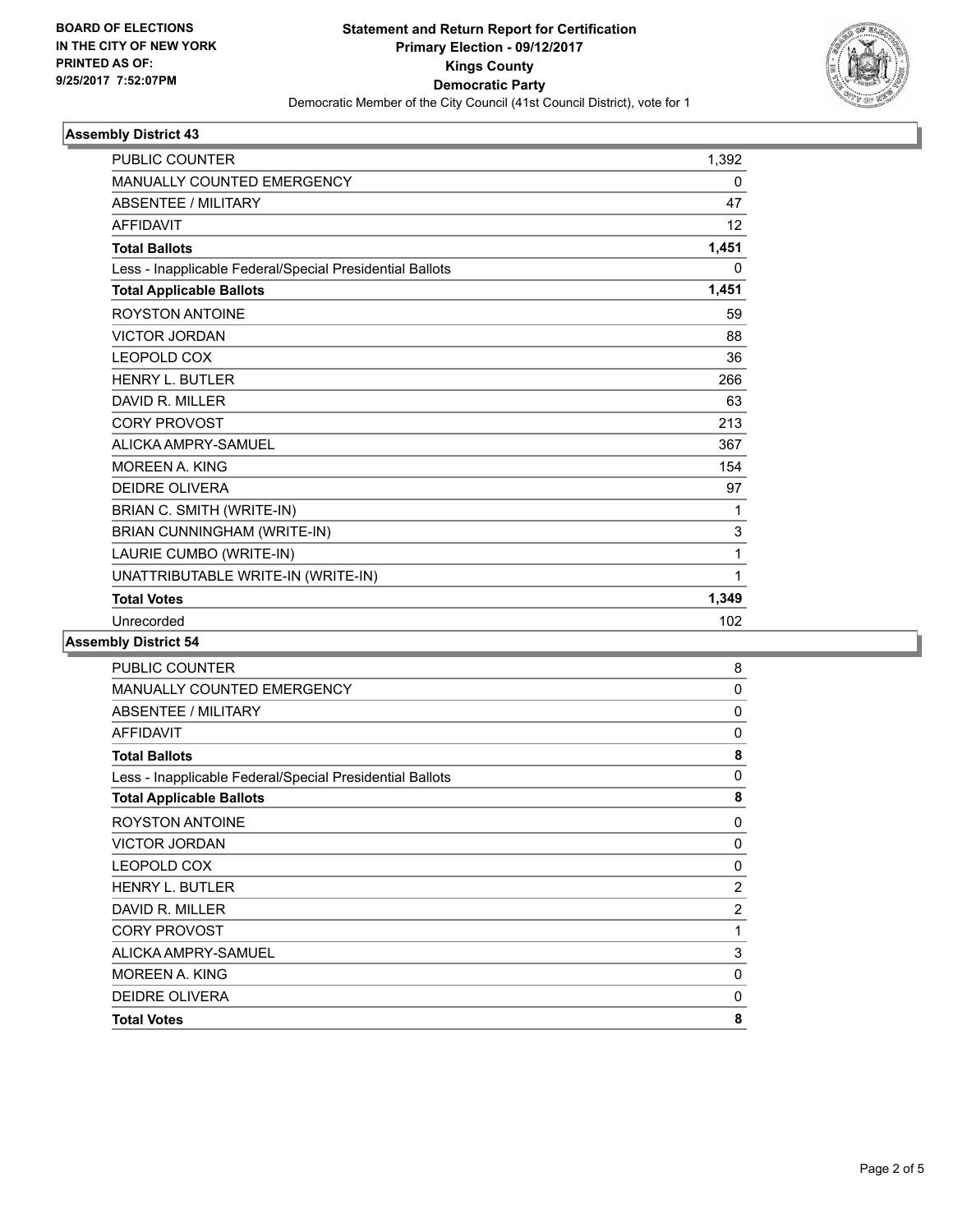

### **Assembly District 55**

| <b>PUBLIC COUNTER</b>                                    | 6,095          |
|----------------------------------------------------------|----------------|
| MANUALLY COUNTED EMERGENCY                               | 0              |
| <b>ABSENTEE / MILITARY</b>                               | 130            |
| <b>AFFIDAVIT</b>                                         | 48             |
| <b>Total Ballots</b>                                     | 6,273          |
| Less - Inapplicable Federal/Special Presidential Ballots | 0              |
| <b>Total Applicable Ballots</b>                          | 6,273          |
| <b>ROYSTON ANTOINE</b>                                   | 405            |
| <b>VICTOR JORDAN</b>                                     | 297            |
| <b>LEOPOLD COX</b>                                       | 100            |
| <b>HENRY L. BUTLER</b>                                   | 1,262          |
| DAVID R. MILLER                                          | 313            |
| <b>CORY PROVOST</b>                                      | 300            |
| ALICKA AMPRY-SAMUEL                                      | 2.012          |
| <b>MOREEN A. KING</b>                                    | 336            |
| <b>DEIDRE OLIVERA</b>                                    | 598            |
| EDE S. FOX (WRITE-IN)                                    | 3              |
| FELIX ORTIZ (WRITE-IN)                                   | $\mathbf{1}$   |
| LATRICA WALKER (WRITE-IN)                                | 1              |
| MAWALI K. HORMEKU (WRITE-IN)                             | $\mathbf 1$    |
| UNATTRIBUTABLE WRITE-IN (WRITE-IN)                       | $\overline{2}$ |
| <b>Total Votes</b>                                       | 5,631          |
| Unrecorded                                               | 642            |
|                                                          |                |

**Assembly District 56**

| PUBLIC COUNTER                                           | 1,140 |
|----------------------------------------------------------|-------|
| MANUALLY COUNTED EMERGENCY                               | 0     |
| ABSENTEE / MILITARY                                      | 26    |
| <b>AFFIDAVIT</b>                                         | 9     |
| <b>Total Ballots</b>                                     | 1,175 |
| Less - Inapplicable Federal/Special Presidential Ballots | 0     |
| <b>Total Applicable Ballots</b>                          | 1,175 |
| <b>ROYSTON ANTOINE</b>                                   | 32    |
| <b>VICTOR JORDAN</b>                                     | 50    |
| <b>LEOPOLD COX</b>                                       | 14    |
| <b>HENRY L. BUTLER</b>                                   | 466   |
| DAVID R. MILLER                                          | 57    |
| <b>CORY PROVOST</b>                                      | 81    |
| ALICKA AMPRY-SAMUEL                                      | 306   |
| MOREEN A. KING                                           | 33    |
| <b>DEIDRE OLIVERA</b>                                    | 62    |
| CHRISTOPHER CAREW (WRITE-IN)                             | 1     |
| <b>Total Votes</b>                                       | 1,102 |
| Unrecorded                                               | 73    |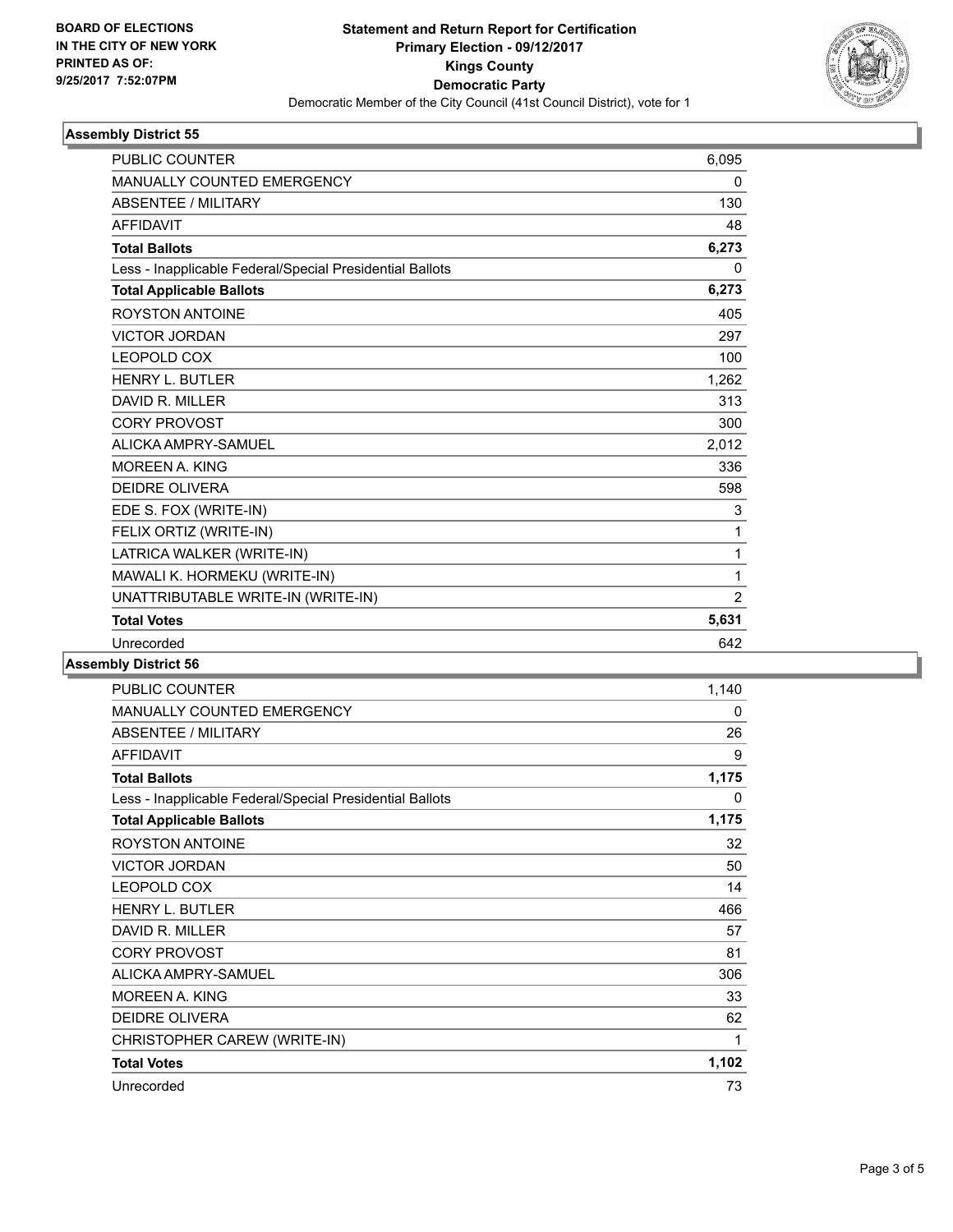

### **Assembly District 58**

| <b>PUBLIC COUNTER</b>                                    | 2,804 |
|----------------------------------------------------------|-------|
| <b>MANUALLY COUNTED EMERGENCY</b>                        | 0     |
| <b>ABSENTEE / MILITARY</b>                               | 56    |
| <b>AFFIDAVIT</b>                                         | 13    |
| <b>Total Ballots</b>                                     | 2,873 |
| Less - Inapplicable Federal/Special Presidential Ballots | 0     |
| <b>Total Applicable Ballots</b>                          | 2,873 |
| <b>ROYSTON ANTOINE</b>                                   | 124   |
| <b>VICTOR JORDAN</b>                                     | 137   |
| <b>LEOPOLD COX</b>                                       | 163   |
| <b>HENRY L. BUTLER</b>                                   | 393   |
| DAVID R. MILLER                                          | 92    |
| <b>CORY PROVOST</b>                                      | 619   |
| ALICKA AMPRY-SAMUEL                                      | 697   |
| MORFFN A. KING                                           | 399   |
| <b>DEIDRE OLIVERA</b>                                    | 122   |
| MAIRELLI HURMEKA (WRITE-IN)                              | 1     |
| MATHIEU EUGENE (WRITE-IN)                                | 1     |
| <b>Total Votes</b>                                       | 2,748 |
| Unrecorded                                               | 125   |